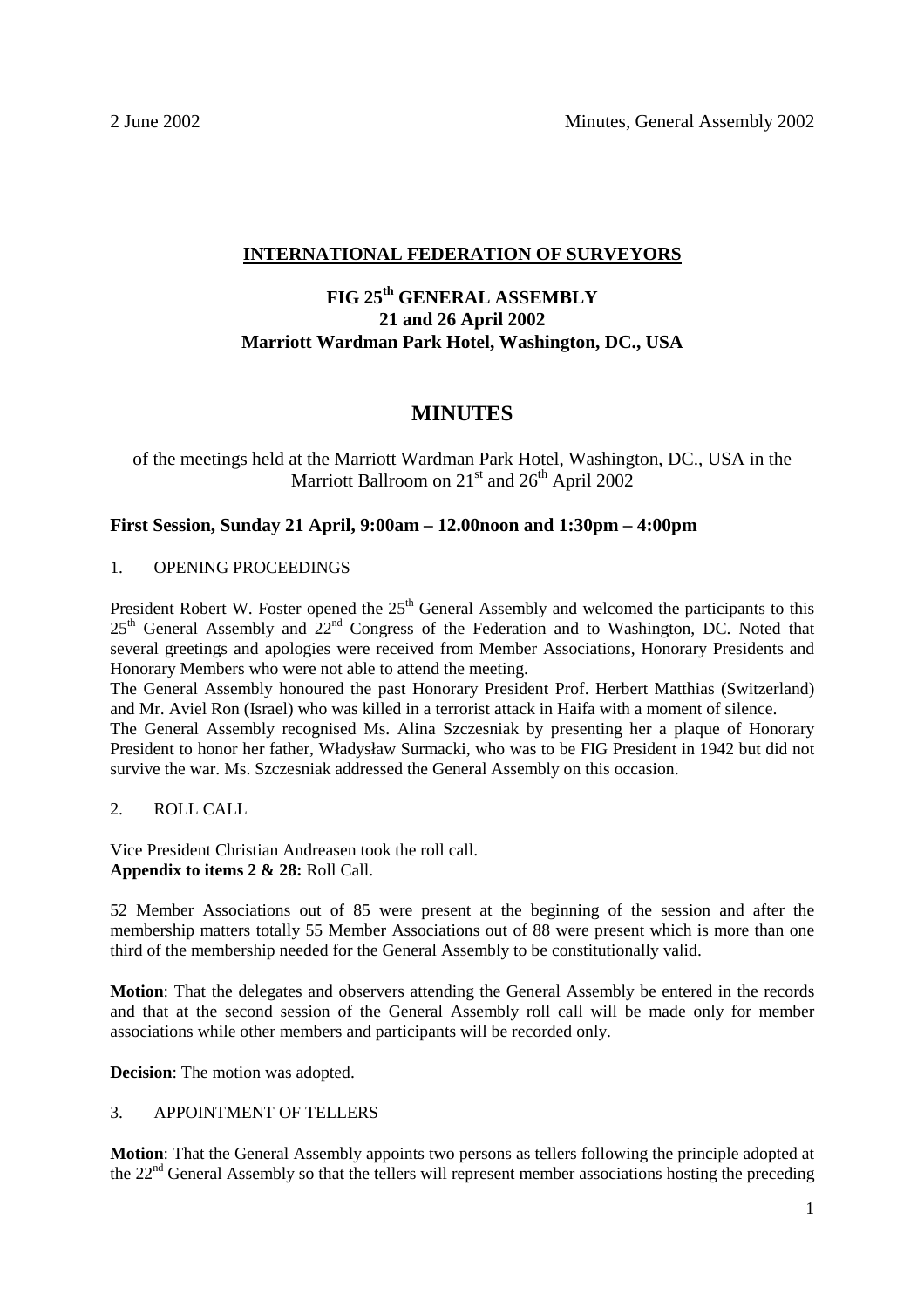(Korea Confederation of Surveyors) and the current General Assembly (American Congress on Surveying and Mapping ACSM and the Appraisal Institute).

**Decision**: The General Assembly resolved to appoint Mr. Won-Jun Choi (Korea Confederation of Surveyors) and Mr. Larry Hothem (American Congress on Surveying and Mapping, ACSM) as tellers for the duration of the meeting.

4. ADOPTION OF THE AGENDA

**Motion**: That the agenda be adopted.

**Decision**: The motion was adopted.

# 5. ADOPTION OF THE MINUTES OF THE 24<sup>th</sup> GENERAL ASSEMBLY

Minutes have been circulated previously. **Please bring your copy of the minutes of FIG General Assembly 2001 with you to the meeting.** 

**Motion**: That the minutes be adopted as circulated.

**Decision**: The motion was adopted.

- 6. MEMBERSHIP
- 6.1 Acceptance of new members
- 6.1.1 Association des Géomètres et Topographes du Burkina (AGT-B)

The Association des Géomètres et Topographes du Burkina (AGT-B) (Burkina Association of Surveyors) was established 2 June 2001 and it has 60 members and is the first professional association in Burkina Faso. Currently a correspondent who is Alain S. Bagré represents Burkina Faso in FIG. He is also the President of the new association. To be noted that according to the statutes after the membership has been established the current correspondent has to resign.

**Appendix to item 6.1.1**: Membership application from the Association des Géomètres et Topographes du Burkina (AGT-B).

**Motion**: That the General Assembly admits the Association des Géomètres et Topographes du Burkina (AGT-B) as a member association of FIG.

**Decision**: The motion was adopted. In his greetings to the General Assembly M. Claude Tapsoba, Secretary General of AGT-B told about the establishment of AGT-B and invited the international surveying society to help the new association.

# 6.1.2 Asociación de Agrimensores del Uruguay (A.A.U.)

The Asociación de Agrimensores del Uruguay A.A.U has send FIG a formal application of becoming a member association of FIG. There are totally about 300 land surveyors in Uruguay. The association is under reconstruction and the number of members is increasing from the current 47. AAU is the only association in Uruguay representing surveyors. The Council has considered the application and believes that the association meets criteria for membership of FIG as a member association.

**Appendix to item 6.1.2**: Membership application from the Asociación de Agrimensores del Uruguay AAU.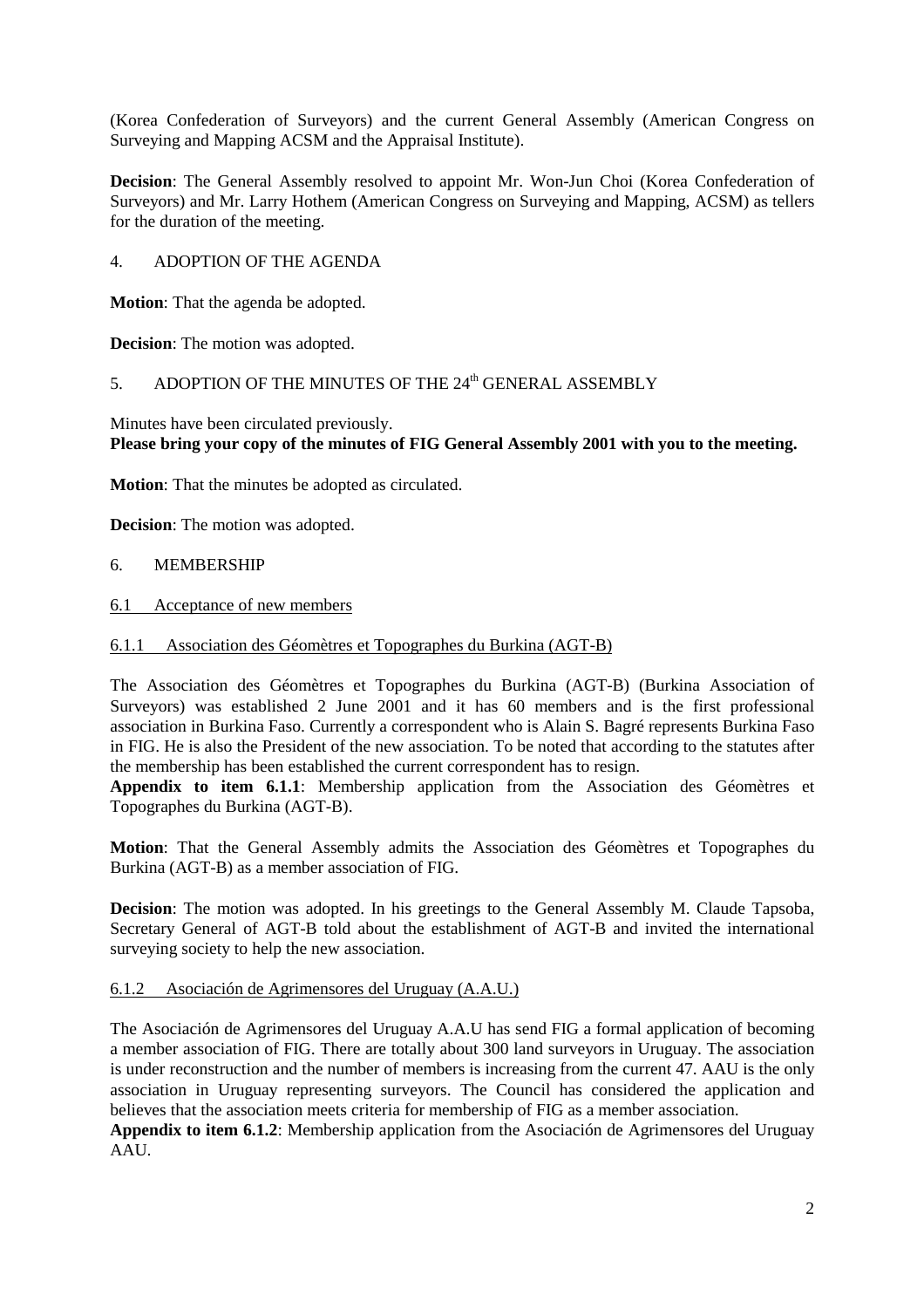**Motion**: That the General Assembly admits the Asociación de Agrimensores del Uruguay AAU as a member association of FIG.

**Decision**: The motion was adopted. In his greetings to the General Assembly Ing. Agrim. Eduardo Infantozzi, President of AAU told about the association and encouraged FIG to increase its activities in South and Latin America.

# 6.1.3 Ordré National des Géomètres du Cameroun (OGEC)

The Ordré National des Géomètres du Cameroun (OGEC) joined FIG as a member association at the FIG Congress in Katowice, Poland in 1985. It has then been expelled because of unpaid membership fees. The association wants to re-establish its membership in FIG. Currently a correspondent who is Nchottou Issofa represents Cameroon in FIG. To be noted that according to the statutes after the membership has been established the current correspondent has to resign.

**Motion**: That the General Assembly admits the Ordré National des Géomètres du Cameroun (OGEC) to rejoin FIG as a member association.

# **Decision**: The motion was adopted.

# 6.1.4 The Hong Kong Institute of Engineering Surveyors (HKIES), Hong Kong, China

The Hong Kong Institute of Engineering Surveyors (HKIES) submitted its membership application to the Council during the General Assembly in Seoul, May 2001. The Council has considered the application and according to the statutes decided to bring it to the General Assembly for its decision. When considering the application the Council has used the guidelines on reviewing membership applications endorsed by the General Assembly in Seoul 2001. The Council has further been in contact with the current member association the Hong Kong Institute of Surveyors HKIS from Hong Kong, China and asked for its opinion on the application. In its reply the HKIS opposes the acceptance of the membership application of HKIES. Both associations have further disagreed to the proposal by the Council of establishing an FIG Forum for the Hong Kong representation if FIG.

# **Appendices to item 6.1.4 and 29:**

- a. Membership application from the Hong Kong Institute of Engineering Surveyors (HKIES)
- b. Letter from the Hong Kong Institute of Surveyors (HKIS), 31 January 2002
- c. Letter from the Hong Kong Institute of Engineering Surveyors (HKIES), 7 February 2002

The Council has invited both associations to make a short presentation at the first session of the General Assembly on their points on the membership application. Thereafter the members are invited to consider the application and vote on the membership at the second session of the General Assembly on 26 April 2002.

The Council has chosen not to make a recommendation on the proposal.

**Motion**: That the vote on this on this issue will take place at the second session of the General Assembly 26 April 2002.

**Decision**: Recorded that Vice President Tom Kennie, President Hak Chan (HKIS) and President Mannars Chan (HKIES) made presentations on this issue. The motion was adopted.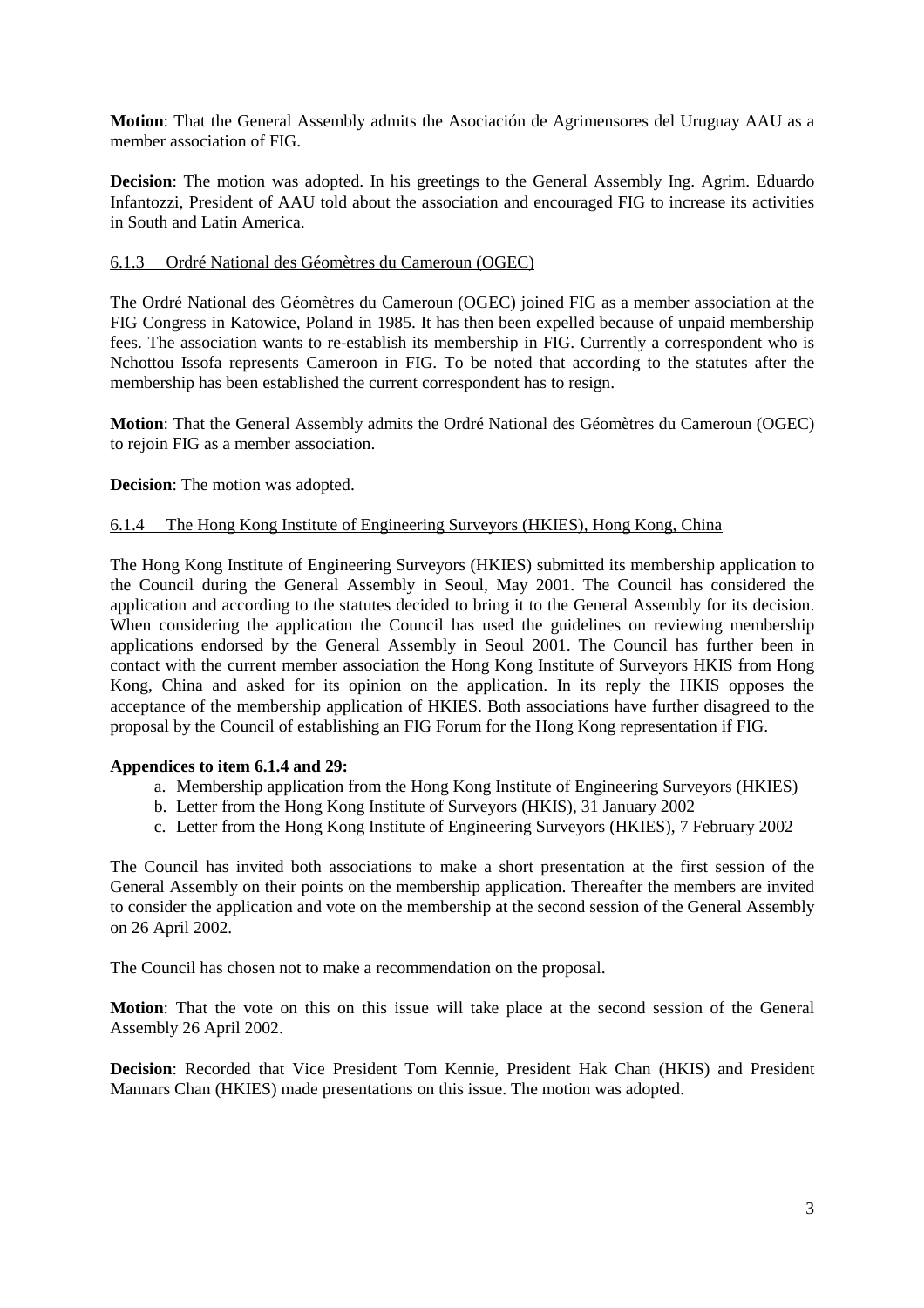# 6.1.5 Association of Authorised Land Surveyors Malaysia

The Association of Authorised Land Surveyors Malaysia (Persatuan Juruukur Tanah Bertauliah Malaysia) has submitted an application to become a member association of FIG. The application is supported by the current member association Institution of Surveyors Malaysia (ISM). The Council has considered the application and believes that the association meets criteria for membership of FIG as a member association.

**Appendix to item 6.1.5**: Membership application from the Association of Authorised Land Surveyors Malaysia

**Motion**: That the General Assembly admits the Association of Authorised Land Surveyors Malaysia as a member association of FIG.

**Decision**: The motion was adopted. Noted that Mr. Teo Chee Hai, Vice President of the new association addressed the General Assembly on behalf of the association.

# 6.2 Expungements

# 6.2.1 Expungements

The subscriptions of the following member associations are more than three years in arrears:

- − Association des Géomètres Algériens, Algeria
- − Ikatan Surveyor Indonesia, Indonesia
- − Union of Surveying Engineers (Serbia and Montenegro), Yugoslavia

The General Assembly has powers to expel from the Federation any member association whose fees are in arrears and shall under normal circumstances expel any member association whose fees are three years in arrears. (Article 4.3 of the Statutes).

**Motion**: That the General Assembly expels the

- − Association des Géomètres Algériens, Algeria
- − Ikatan Surveyor Indonesia, Indonesia
- − Union of Surveying Engineers (Serbia and Montenegro), Yugoslavia

if their membership fees still are in arrears 31 December 2002.

**Decision**: The motion was adopted.

# 6.2.2 Samfundet för Fastighetsekonomi (SFF), Sweden

The Samfundet för Fastighetsekonomi (SFF) from Sweden has 11 June 2001 decided to resign from FIG. In the resignation letter it explains that it is an association focussed on real estate economics and not directly related to the FIG activities. After the letter both Swedish associations have been contacted. Most of the surveyors who are members in SFF are also members in the Sveriges Lantmätareförening (SLF) that is the other member of FIG. The associations have agreed to collect their international activities under SLF and therefore decided that SFF will resign from FIG.

**Motion**: That the General Assembly records that the Samfundet för Fastighetsekonomi SFF from Sweden has resigned from the Federation.

**Decision**: The motion was adopted.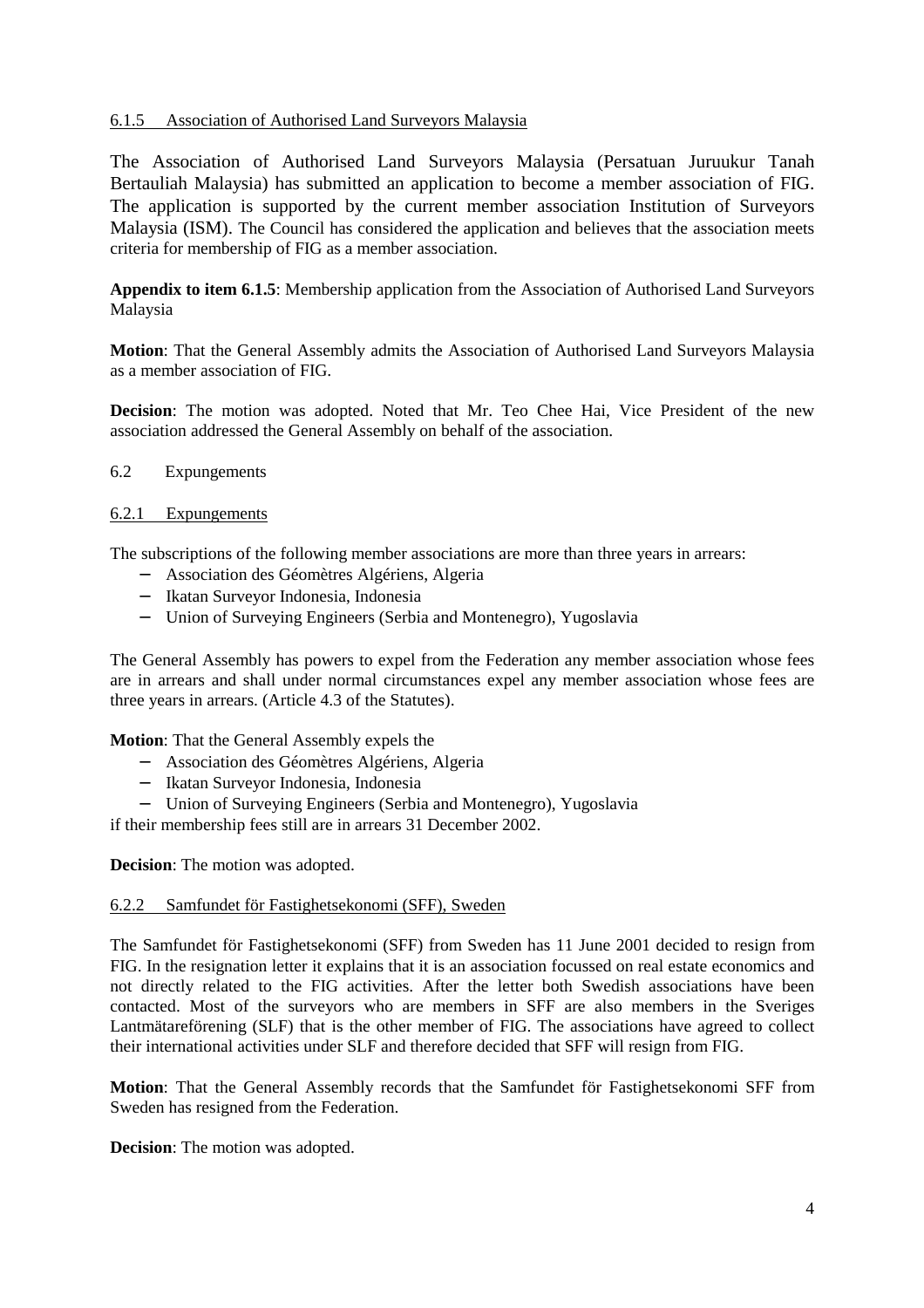# 6.3 Other membership matters

The Council wants to inform the General Assembly on the following changes in the membership of FIG:

# Affiliates

The Council has admitted the following three organisations to become an affiliate member of FIG:

- Surveyor General, Survey Department, Ministry of Development, Brunei Darussalam
- − Office of the Surveyor General, Ministry of Lands, Resettlement and Rehabilitation, Namibia
- − Ministry of Land, Human Resettlement and Environmental Protection, Republic of Rwanda

# Corporate members

The Council has admitted the following five companies to become a Corporate Member of FIG:

- − SECO Manufacturing Co., Inc., USA; specification: accessories for surveying, GPS, robotics, and construction; Membership category: D
- − MENSI S.A., France: specification: development and marketing of 3D laser scanning technology and 3D modeling software; Membership category: D
- − IGN France International, France; specification: a subsidiary of the French National Geographic Institute (Institut Géographique National), geographic engineering company; Membership category: D
- − Cameroon Engineering S.A., Cameroon; specification: consulting company; Membership category: F
- − Thales Navigation, USA, Membership category C.

# Academic members

The Council wants to inform the General Assembly that 11 new Academic Members have joined FIG after the General Assembly in Seoul and that the number of academic members 21 April 2002 is 48 from 30 nations. The new academic members are:

- Technische Universität Berlin, Geodäsie und Geoinformationstechnik, Germany
- International Institute for Aerospace Survey and Earth Sciences ITC, Division Geoinformatics Management and Infrastructure, The Netherlands
- Lund University LTH, Real Estate Science, Sweden
- Federal School of Surveying, Oyo, Nigeria
- Moscow State University of Geodesy and Cartography, Russia
- Anglia Polytechnic University, Built Environment, United Kingdom
- Department of Geomatics Engineering, University of Calgary, Canada
- Kwame Nkrumah University of Science and Technology, KNUST, Ghana
- Western University College, Tarkwa, Ghana
- Pennsylvania State University, Surveying Program, USA
- National Technical University of Athens, School of Rural and Surveying Engineering, Greece

**Motion**: That the General Assembly notes the actions that the Council has taken with other membership matters.

**Decision**: The motion was adopted.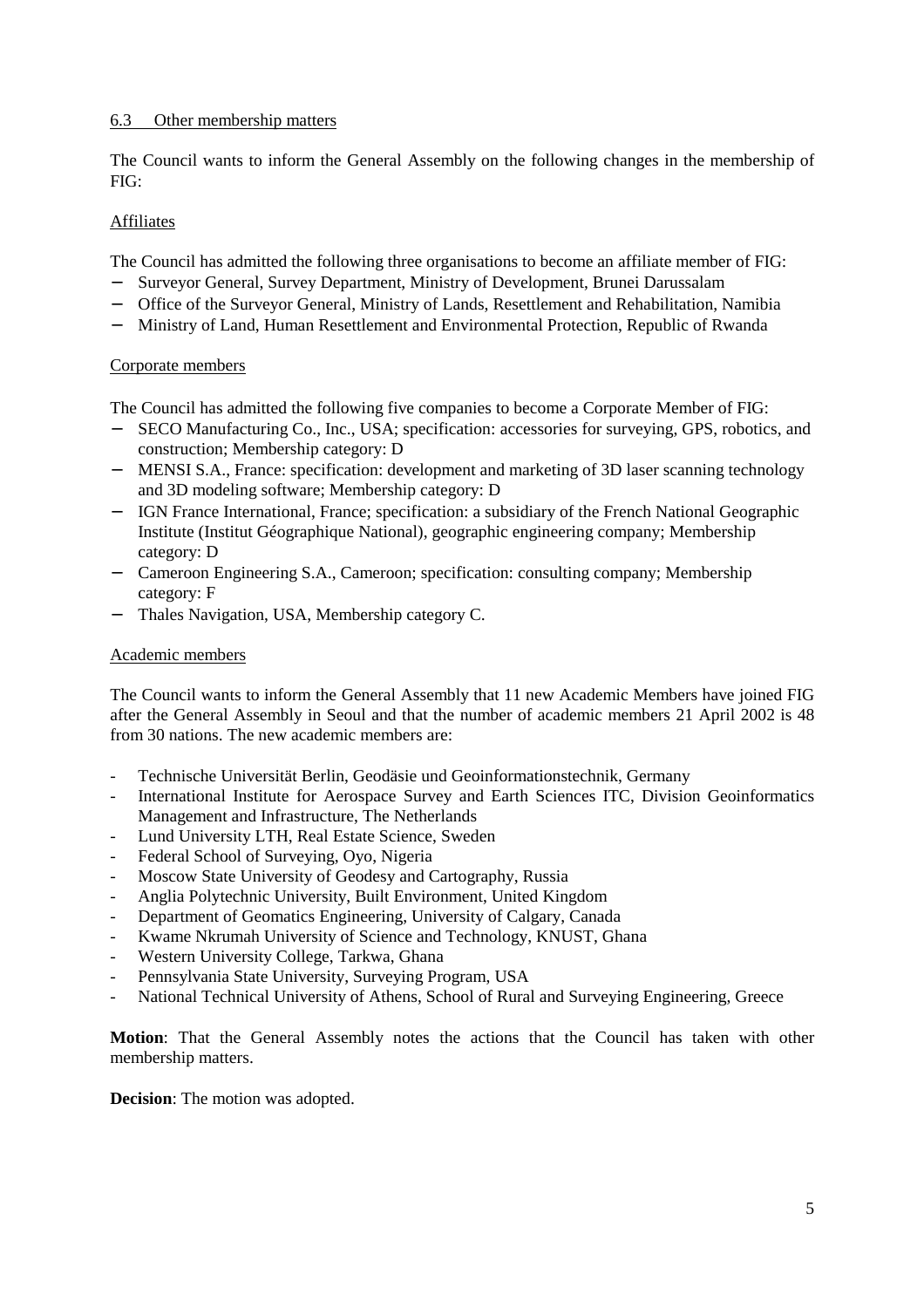# 7. HONORARY MEMBERS

Mr. Jacques Tassou (France), an Honorary Member of FIG has proposed to the Council that FIG should appoint Mr. Jan de Graeve (Belgium), Director of the International Institution for the History of Surveying and Measurement as an Honorary Member of FIG. According to the Statutes the proposal for an appointment for an Honorary Member shall be made by a member association or by the Council. The Council has considered the proposal and decided to propose to the General Assembly that it appoints Jan de Graeve as an Honorary Member of the Federation. Mr. de Graeve has served FIG as a Vice Chair (1988-90) and as a Chair (1990-94) of Commission 1, as a Secretary in Commission 1 (1982-85) and as a Chair of the ad hoc commission on the History of Surveying and thereafter as the Director of the International Institution for the History of Surveying and Measurement.

**Appendix to item 7**: The nomination letter and biographical notes of Jan de Graeve.

**Motion**: That the General Assembly appoints Mr. Jan de Graeve from Belgium as an Honorary Member of FIG.

**Decision**: The General Assembly appointed Mr. Jan de Graeve as an Honorary Member of FIG. Mr. de Grave was presented with his badge with silver oak leaves and certificate of Honorary Membership.

# 8. PRESIDENT'S REPORT

The report of the President of the Federation includes a review on the activities of the Federation during the past year and report of the activities taken by the Council and the FIG office.

**Appendix to item 8:** President's report.

**Motion**: That the General Assembly receives the President's report.

**Decision**: The motion was adopted.

# 9. REPORTS FROM CHAIRS OF COMMISSIONS

The Commission chairs have submitted their written reports on the Commission activities since the General Assembly in Seoul. These reports include at the same time an overall review of the Commission activities for 1998–2002 because the term of office of the Commission chairs and officers will close by the end of the FIG Congress 2002.

Each chair has therefore been asked to make an additional oral report on his/her activities during the past four years. The General Assembly is further noted that a longer report will be presented in the FIG technical programme in the opening session of each technical Commission.

# **Appendices to item 9**:

- **9.1** Commission 1
- **9.2** Commission 2
- **9.3** Commission 3
- **9.4** Commission 4
- **9.5** Commission 5
- **9.6** Commission 6
- **9.7** Commission 7
- **9.8** Commission 8
- **9.9** Commission 9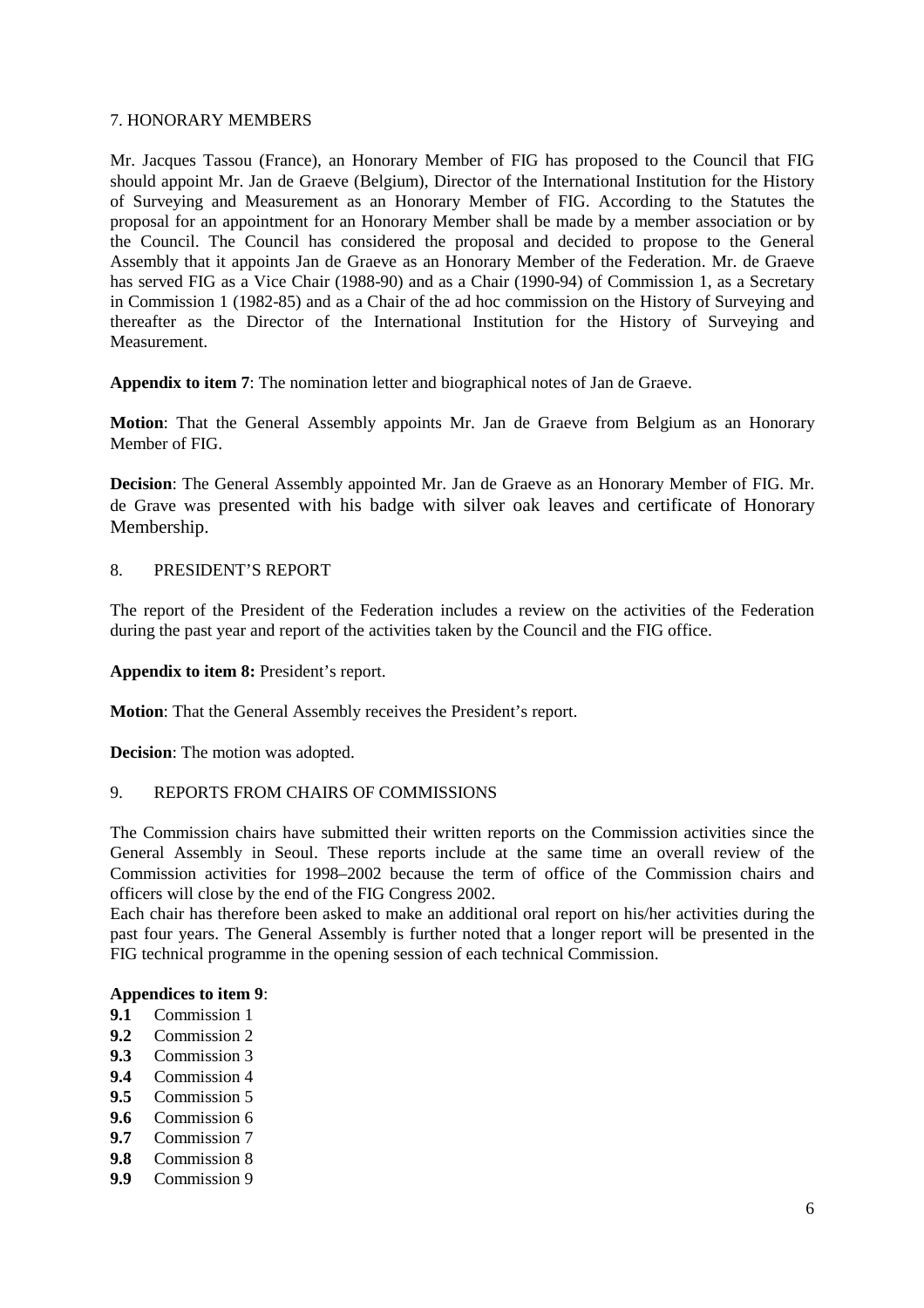# **9.10** Ad hoc Commission on Construction Economics and Management.

**Motion**: That the General Assembly adopts the reports of the Commission chairs and records its thanks to the chairs and officers of the Commissions for their past year's work and for the great achievements they have accomplished during 1998–2002.

**Decision**: The motion was adopted and the General Assembly thanked the chairs with an ovation. Recorded that two new FIG publications were launched during the presentations, namely:

- FIG Publication No. 31: Land Information Management for Sustainable Development of Cities. Best Practice Guidelines in Citywide Land Information Management
- FIG Commission 7 Publication: Benchmarking Cadastral Systems, FIG Commission 7 Working Group "Reforming the Cadastre"

# 10. REPORTS FROM THE DIRECTORS OF PERMANENT INSTITUTIONS

# **Appendices to item 10**:

- **10.1** Report from the International Office of Cadastre and Land Records (Office International du Cadastre et du Régime Foncier) OICRF
- **10.2** Report from the FIG Multi-Lingual Dictionary Board
- **10.3** Report from the International Institution for the History of Surveying and Measurement, Permanent Institution of FIG

**Motion**: That the General Assembly adopts the reports and records its thanks to the Directors for their past year's work.

**Decision**: The General Assembly received the reports from the Presidents of the Permanent Institutions including the launch of the reprint of "The Compleat Surveyor" by Leybourn (first published in 1653). The motion was adopted.

# 11. REPORT OF THE DIRECTOR, FIG/UN LIAISON

The Director to make a supplementary oral presentation to his written report.

**Appendix to item 11**: Report of the Director, FIG/UN Liaison

**Motion**: That the General Assembly adopts the report and the Director's recommendations resulting from his subsequent report and records its thanks to the Director, FIG/UN Liaison and other FIG representatives for their past year's work.

**Decision**: The General Assembly received the report and recorded its thanks to the Director, FIG/UN Liaison.

# 12. CHANGES TO THE FIG INTERNAL RULES – ELECTION OF COMMISSION OFFICERS

The Task force –Review of Commission, Task Force and Permanent Institution Structure 2000-2002 made its report at the General Assembly in Seoul 2001. The report included also principles on the proposed new election procedure of the Commission officers. This model includes that the election of the chairs takes place at the General Assembly during the FIG Congress but that the election of the next chair (Chair elect) takes first place two years before he/she will take over as a Commission chair. In addition the Working Group chairs in each Commission (appointed by the Commission chair and endorsed by the General Assembly) will be called Commission Vice Chairs. At the election for the Chair elect the candidates can be either working group chairs (Vice chairs) or candidates nominated by the member associations. A Commission chair or vice chair has to be a member of a member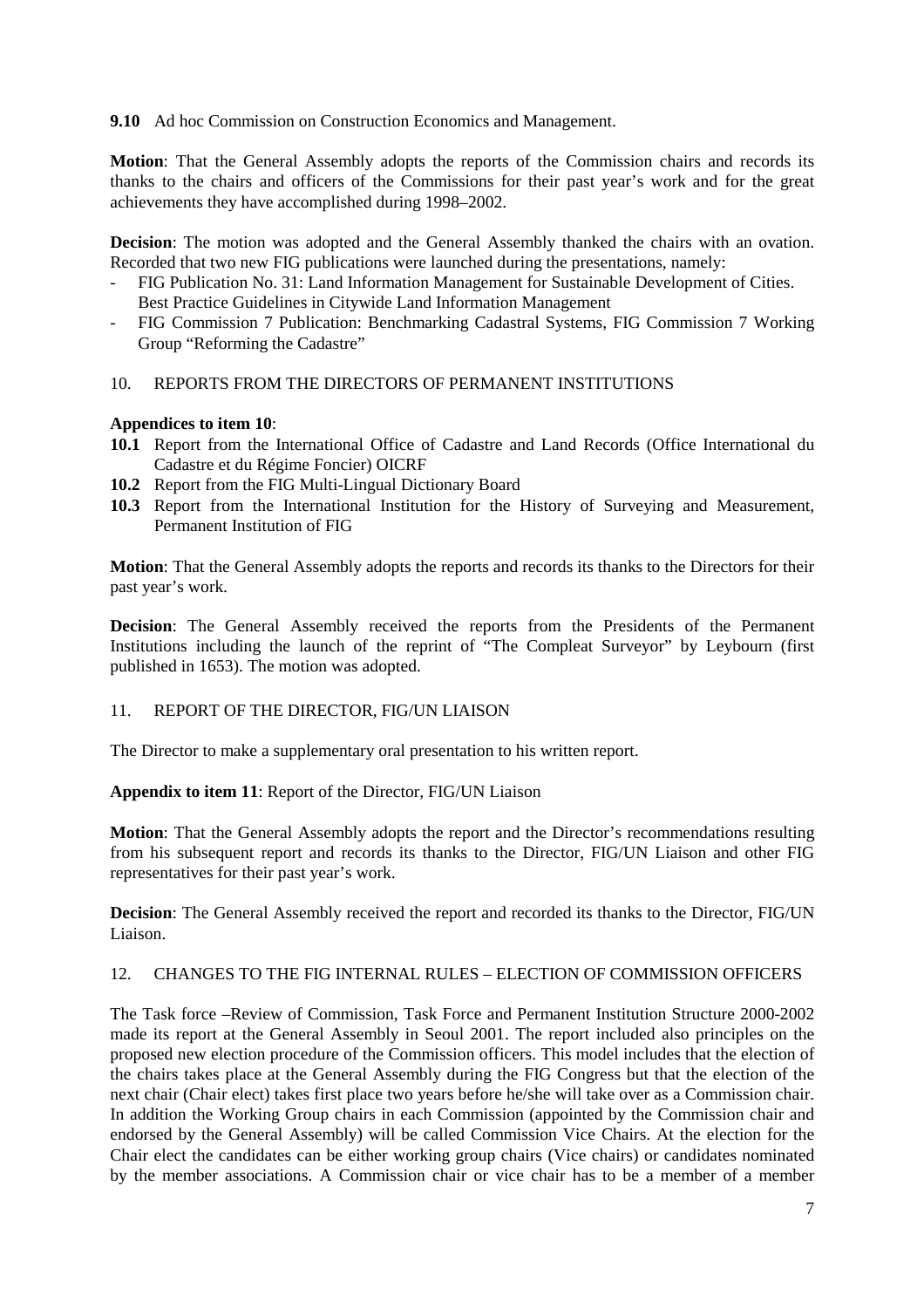association. The Advisory Committee of Commission Officers (ACCO) has accepted the proposal from the Task force at its meeting in October 2001. The proposal includes that the Commission chairs will be elected in Washington for the term of office 2002–2006 but that the election of the Chair elect will take place first at the General Assembly in 2004. The chairs of the Commission working groups (to be endorsed by the General Assembly 26 April 2002) will be nominated as Commission vice chairs.

**Appendix to item 12**: Changes to the FIG Internal Rules.

**Motion**: That the General Assembly adopts the changes to the FIG Internal Rules as proposed in appendix to item 12 and that decides that the new election procedure will be used for the first time at the elections during the General Assembly 2002.

**Decision**: The changes to the Internal Rules were adopted unanimously by a vote.

# 13. ELECTION OF THE FIG VICE PRESIDENT FOR 2003–2006

The General Assembly established the Nomination Review Group (NRG) to prepare the election of the first elected Vice President at its meeting in Seoul 2001. The NRG has been chaired by Prof. Peter Dale, Past President of FIG (UK) and other members being Jan de Graeve, Director of the International Institution for the History of Surveying and Measurement (Belgium), Grahame Lindsay, Honorary Member of FIG (Australia), Hans Josef Platen, former President of DVW (Germany) and Dr. Dato' Abdul Majid Mohamad, Representative of Institution of Surveyors of Malaysia in FIG and Chair of Permanent Committee on GIS Infrastructure for Asia and the Pacific.

The NRG received two nominations for the post of FIG Vice President 2003-2006. Afterwards one nomination was withdrawn. The Nomination Review Group has made its proposal to the General Assembly proposing that Mr. Wong Thien-Nyen (T N Wong) from Hong Kong, China to be appointed as the first elected Vice President of the Federation for 2003-2006.

# **Appendices to item 13**: a. Proposal from the Nomination Review Group: Appointment of the FIG Vice President for 2003–2006

b. Biographical notes – T. N. Wong

**Motion**: The General Assembly is invited to appoint Mr. T. N. Wong from Hong Kong, China to become the first elected Vice President of the Federation for the term of office 2003–2006.

**Decision**: After the introduction of Prof. Peter Dale the General Assembly appointed Mr. T. N. Wong unanimously in a vote as a Vice President of FIG for 2003–2006.

# 14. ELECTION OF THE COMMISSION CHAIRS FOR 2002 – 2006

Member associations were requested to submit their nominations to Commission chairs for 2002– 2006 by 15 October 2001. The member associations of the current Commission vice chairs have submitted their nomination letters in which they support the current vice chairs to become chairs of their respective Commission and promising their support to the candidate. Thus all current vice chairs of commissions 1-9 have been nominated by their respective member association. To Commission 10 (Construction Economics and Management) the RICS has nominated Mr. Philip Shearer as a candidate. He is the only candidate for this post. The ad hoc Commission on Construction Economics and management is at the same time proposed to become a permanent commission according to the results at the General Assembly in Seoul by keeping the current Commission structure.

**Motion**: That the General Assembly appoints following persons as Commission chairs for the term of office 2002–2006: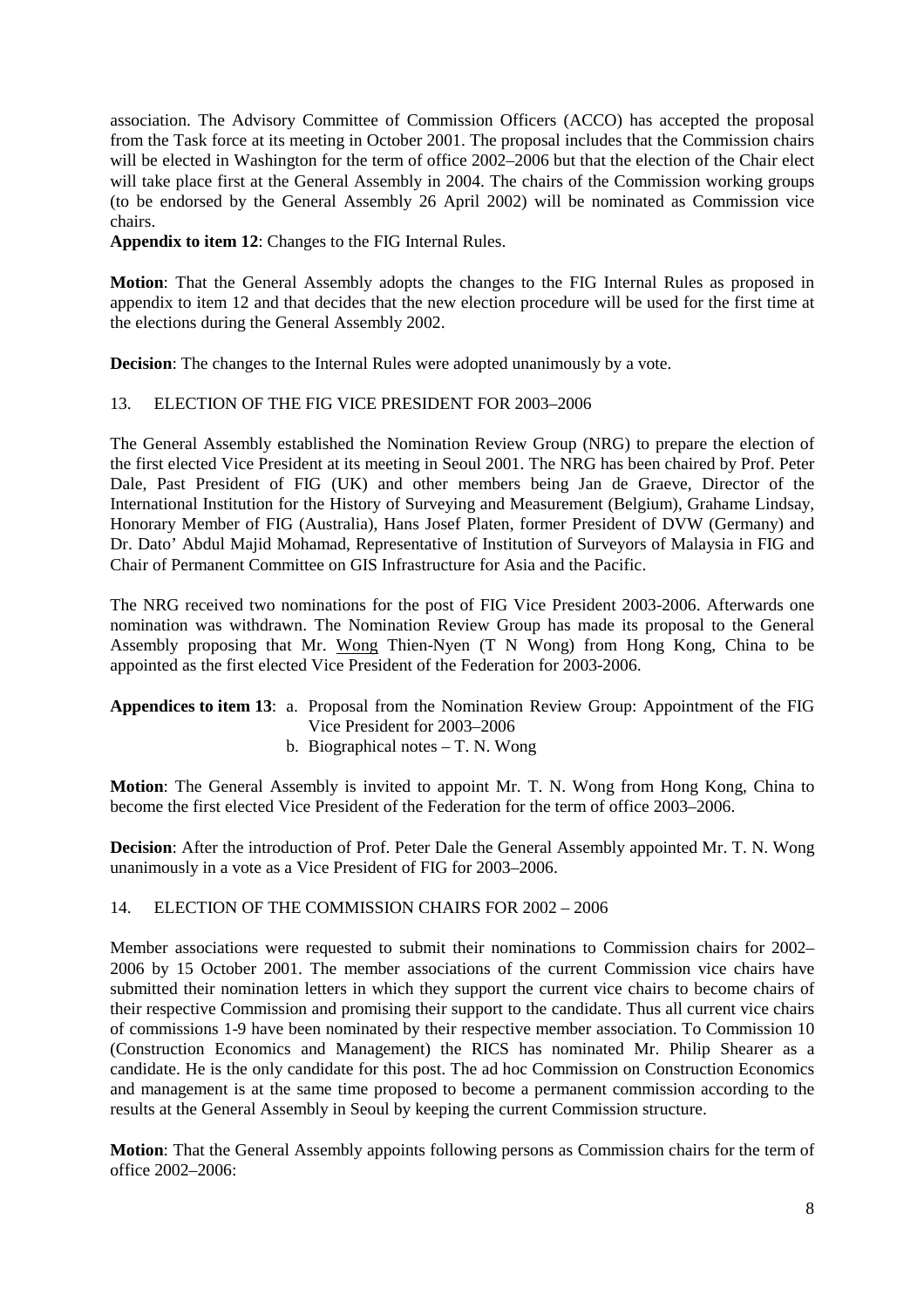- Commission 1: Klaus Rürup, Germany
- Commission 2: Prof. Pedro Cavero, Spain
- Commission 3: Gerhard Muggenhuber, Austria
- Commission 4: Adam Greenland, United Kingdom
- Commission 5: Matthew Higgins, Australia
- Commission 6: Svend Kold Johansen, Denmark
- Commission 7: Paul van der Molen, The Netherlands
- Commission 8: Paul Lohmann, The Netherlands
- Commission 9: Stephen Yip, Hong Kong, China
- Commission 10: Philip Shearer, United Kingdom (**Appendix to item 14**: Philip Shearer's CV)

That the General Assembly further endorses to change the ad hoc Commission on Construction Economics and Management as Commission 10 until the Commission structure will be reviewed in the future.

**Decision**: The General Assembly appointed unanimously by a vote the new chairs of the ten Commissions accordingly to the motion and further decided to change the ad hoc Commission on Construction Economics and Management to Commission 10.

# 15. TASK FORCE ON MUTUAL RECOGNITION OF PROFESSIONAL QUALIFICATIONS AND FIG PUBLICATION ON MUTUAL RECOGNITION OF PROFESSIONAL QUALIFICATIONS

Task Force on Mutual Recognition of Professional Qualifications has produced its final report, which has been adopted by the Council and published in the FIG Publication series as publication no. 27. The Council adopted the statement of the Task Force at its meeting in Seoul 2001.

The work of the Task Force is concluded when the report has been delivered to the General Assembly. The Council has jointly with the incoming Commission chairs considered that the recommendations and the FIG statement on the mutual recognition needs to be implemented and has therefore suggested to establish a joint Commission 1 and 2 working group under Commission 2 for 2002–2006. This working group will be chaired by Dr. Frances Plimmer, United Kingdom.

**Appendix to item 15**: FIG Publication no 27: Mutual Recognition of Professional Qualifications.

**Motion**: That the General Assembly records the report on Mutual Recognition of Professional Qualifications and adopts the FIG statement on Mutual Recognition and further records its thanks to the authors of the report Prof. Stig Enemark and Dr. Frances Plimmer and to the Task Force members and authors of the case studies for the excellent work they have done.

**Decision**: Without exception the report was noted and the motion passed.

# 16. TASK FORCE ON STANDARDS AND FIG GUIDE ON STANDARDISATION

Task Force on Standards has produced its final report "FIG Guide on Standardisation", which has been adopted by the Council and published in the FIG Publication series as publication no. 28. The draft has been introduced to the General Assembly in 2001 and has been available on the web for comments.

Iain Greenway, Chair of the Task Force has further submitted his report on the recent activities of the Task Force and about the future arrangements of standardisation work within the Federation. The Council has decided to disband the Task Force at the end of the Washington Congress. The work on standards in FIG will be continued by a Standardisation Network which will formally be located under Commission 1 as a joint Commission working group to be led by Iain Greenway.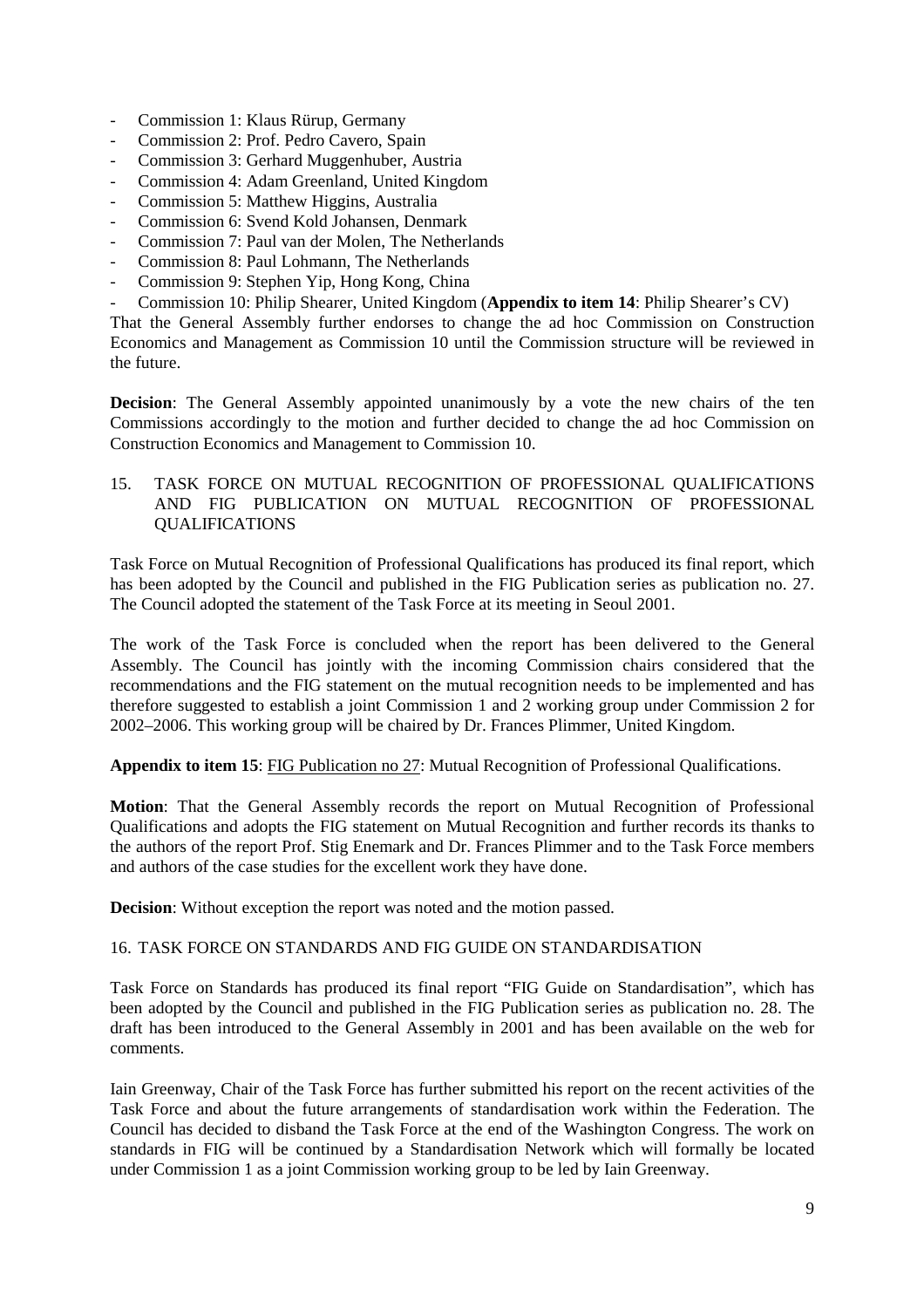**Appendices to item 16**: FIG Publication no 28: FIG Guide on Standardisation. FIG Task Force on Standards, Report to the  $25<sup>th</sup>$  General Assembly

**Motion**: That the General Assembly records the FIG publication "FIG Guide on Standardisation" and the final report of the Task Force and endorses recommendations for the future activities on standards issues in FIG. That the General Assembly further records its thanks to the Task Force chair and members for the excellent work they have done.

**Decision**: Without exception the report was noted and the motion passed.

# 17. OTHER TASK FORCE REPORTS AND DISSEMINATION OF THE TASK FORCES

In addition to Task Forces on Mutual Recognition of Professional Qualifications and Task Force on Standards FIG has had five Task Forces in 1998–2002. The Council has decided to close all current Task Forces at this Congress leaving the new Council an opportunity to establish Task Forces as needed.

#### Task Force on Under-represented groups in surveying

Gabriele Dasse, Chair of the Task Force on Under-represented Groups in Surveying has submitted her final report on the activities of this Task Force. In the report it is suggested to continue the work with under-represented groups in surveying by an informal network and in addition to establish a joint Commission working group under the lead of Commission 1.

**Appendix to item 17.1**: Task Force on Under-represented Groups in Surveying, Final Report to the 25<sup>th</sup> General Assembly.

# Task Force on Sustainable Development

This Task Force was closed in Seoul after the endorsement of the FIG Agenda21.

#### Task Force on Cultures and Languages in FIG

**Appendix to item 17.2** Interim report of the Task Force on Cultures and Languages in FIG.

The Task Force will have its meeting during the Congress in Washington, DC. The Council has decided to close all Task Forces at the end of Congress 2002. The General Assembly is requested to notice that in the German Council work plan 2003-2006 including Commissions' work plans the main initiatives promoting multicultural approach in the next years have been highlighted. The German Council will make its decision on the future of this Task Force.

# Task Force on the Future Governance of FIG and the Task Force – Commission and Task Force and Permanent Institution Structure

These Task Forces have completed their work when the new statutes and internal rules have been adopted by the 2001 and 2002 General Assembly.

**Motion**: That the General Assembly notes the actions taken by the Council and decides to leave to the new Council to establish new Task Forces as needed.

**Decision**: The motion was adopted. Recorded that the General Assembly will be informed about the findings of the meetings during the week at its second session 26 April, 2002.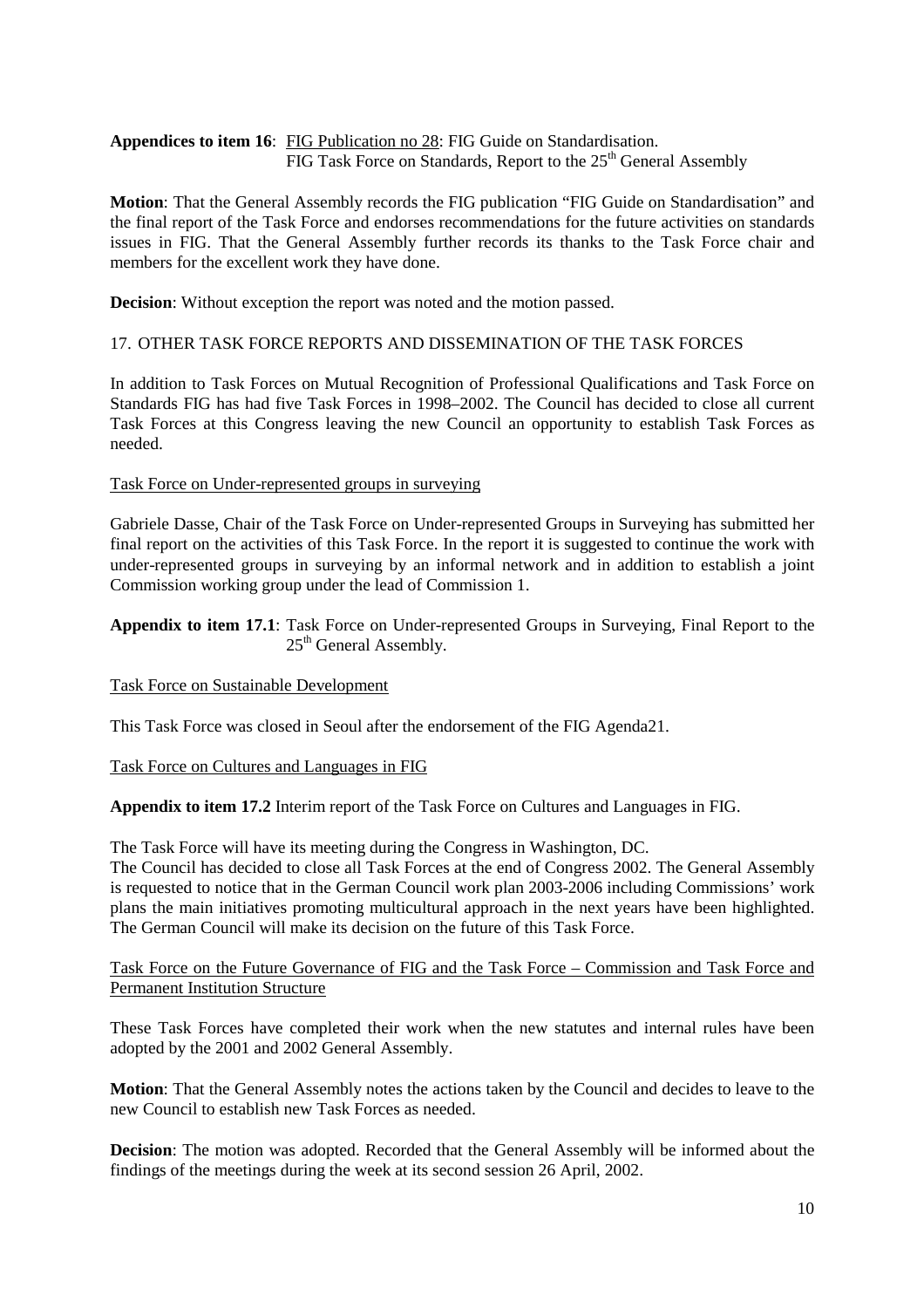# 18. FIG PUBLICATION ON BUSINESS MATTERS FOR PROFESSIONALS

FIG Commission 1 Working Group 2 on Business Practices has produced an FIG publication on Business Matters for Professionals – A Guide to support professionals in the task of business management. The Council has adopted the report and its guidelines and decided to bring the report to the General Assembly for its information and endorsement.

**Appendix to item 18**: FIG Publication no 29: Business Matters for Professionals – A Guide to support professionals in the task of business management.

**Motion**: That the General Assembly records the report and its recommendations to the FIG members and surveyors and records its thanks to the Working Group chair and members for their contribution to the Federation.

**Decision**: Without exception the report was noted and the motion passed.

19. THE NAIROBI STATEMENT ON SPATIAL INFORMATION FOR SUSTAINABLE DEVELOPMENT

FIG organised together with the UN-HABITAT and the Institution of Surveyors of Kenya a very successful International Conference on Spatial Information for Sustainable Development in Nairobi, Kenya, 2-5 October 2001. The Conference was co-sponsored by several other UN agencies (UNEP, UN ECA, FAO) and other organisations and sponsors. The Conference was attended by almost 500 delegates from 40 countries. The results from the Conference led by FIG Commission 3 have been combined as a joint FIG / UN publication "The Nairobi Statement on Spatial Information for Sustainable Development" which has been published in the FIG publication series. The Council has adopted the statement and decided to forward it to the General Assembly for its information and endorsement.

**Appendix to item 19**: FIG publication no. 30: The Nairobi Statement on Spatial Information for Sustainable Development.

**Motion**: That the General Assembly records the Nairobi Statement on Spatial Information for Sustainable Development and endorses its recommendations for FIG and its further activities.

**Decision**: Without exception the report was noted and the motion passed.

# 20. MEMORANDUM OF COOPERATION BETWEEN FIG AND FAO ON LAND TENURE RELATED ISSUES AND MEMORANDUM OF UNDERSTANDING BETWEEN FIG AND UN-HABITAT

A memorandum of cooperation between FIG and the Food and Agriculture Organization of the United Nations (FAO) has been prepared on land tenure related issues.

**Appendix to item 20.1**: Memorandum of Cooperation between FIG and FAO on Land Tenure Related Issues.

A memorandum of understanding has been prepared between FIG and the United Nations Human Settlements Programme UN-HABITAT.

**Appendix to item 20.2**: Memorandum of Understanding between FIG and UN-HABITAT for 2002-2006.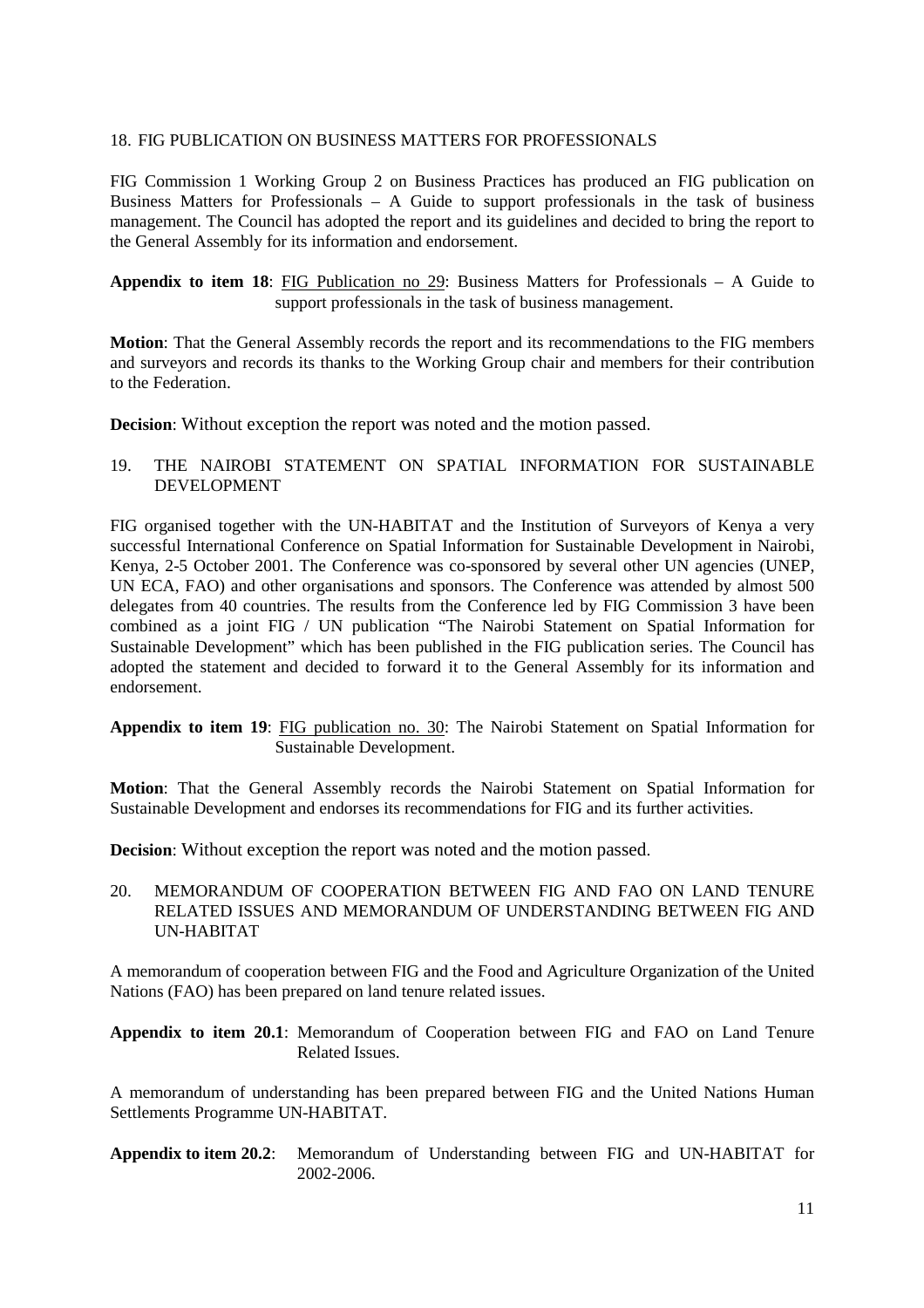**Motion**: That the General Assembly adopts the memorandum of cooperation prepared between FIG and FAO on land tenure issues and the memorandum of understanding between FIG and UN-HABITAT for 2002-2006.

**Decision**: The motion was unanimously adopted by a vote.

# 21. LIAISON WITH INTERNATIONAL ORGANISATIONS

After the International Union for Surveys and Mapping (IUSM) was disbanded in 1999 the cooperation with the so-called sister organisations have been based on bilateral agreements. Memoranda of understanding have previously been made with the International Association of Geodesy (IAG) and the International Society for Mine Surveying (ISM). In September 2001 a MoU was signed with the International Cartographic Association (ICA) and an agreement is under preparation with the International Society for Photogrammetry and Remote Sensing (ISPRS). The sister organisations on the surveying field called the "Joint Board of Space Information Societies" will have their next meeting during the FIG 2002 Congress.

A Memorandum of Understanding has been prepared with the International Federation of Housing and Planning (IFHP) which is also one of the members in the Habitat Professionals Forum.

A Memorandum of Understanding has been prepared with the International Society of Photogrammetry and Remote Sensing ISPRS.

# **Appendices to item 21:**

- **21.1** Memorandum of Understanding between ICA and FIG.
- **21.2** Memorandum of Understanding between IFHP and FIG.
- **21.3** Memorandum of Understanding between ISPRS and FIG.

**Motion**: That the General Assembly adopts the FIG/ICA, FIG/IFHP and FIG/ISPRS Memoranda of Understanding and records its thanks to all who have contributed to the development of FIG liaison activities during the past year.

**Decision**: The motion was adopted unanimously by a vote.

# 22. FIG ACCOUNTS FOR 2001 AND AUDITOR'S REPORT

# **Appendices to item 22**:

- **22.1** Auditor's Report, Income and Expenses Account for 2001 and Balance Sheet at 31 December 2001
- **22.2** Arrears 1998-2001

**Motion**: That the General Assembly adopts the audited accounts for 2001.

**Decision**: The motion was adopted unanimously by a vote.

23. BUDGET 2002 AND 2003

# **Appendices to item 23:**

- **23.1** Up-dated FIG Budget for 2002.
- **23.2** FIG Budget for 2003.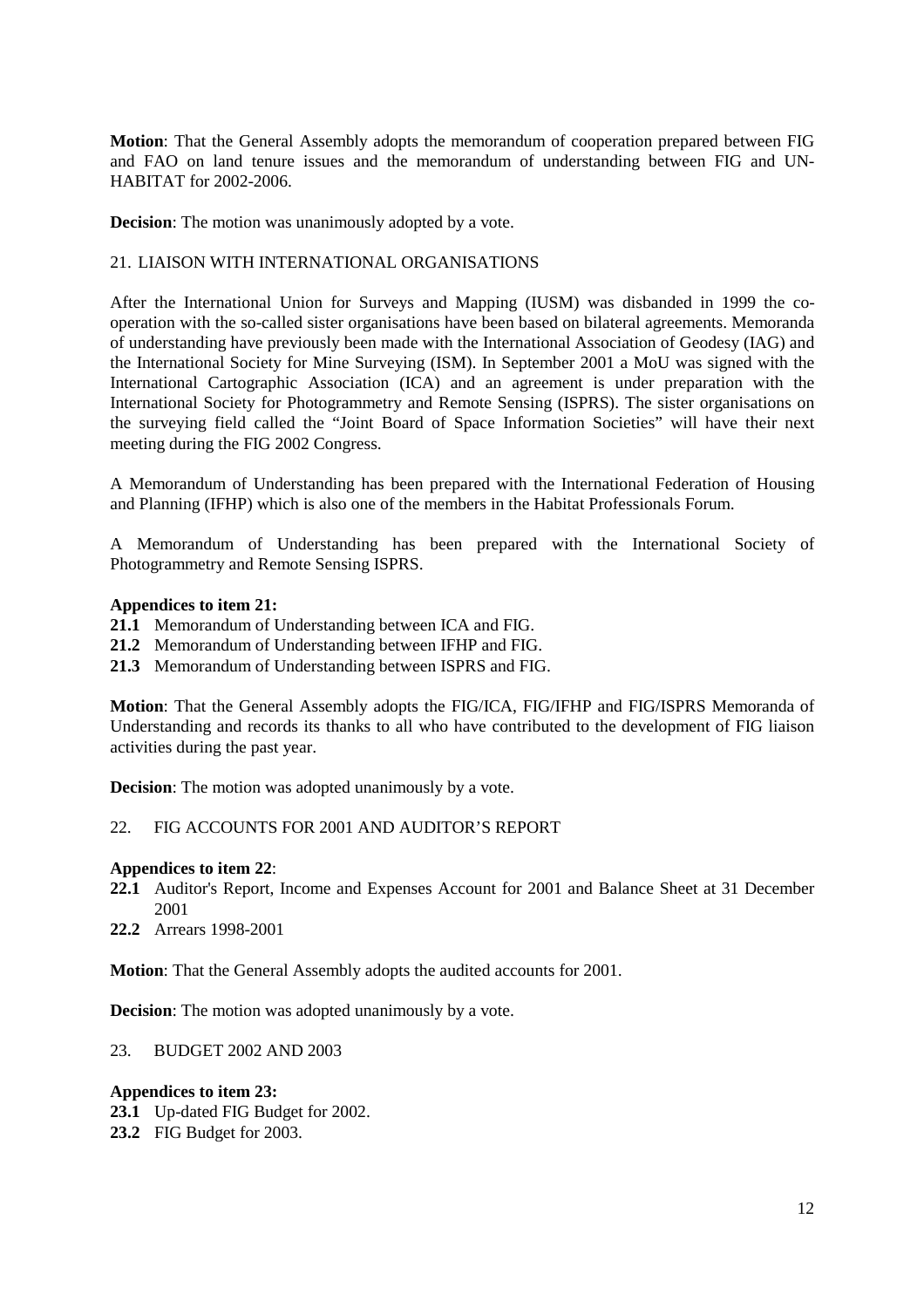**Motion**: That the General Assembly notes the up-dated budget for 2002 and adopts the budget for 2003.

**Decision**: The motion was adopted unanimously by a vote.

#### 24. SUBSCRIPTION RATES FOR 2004

The General Assembly is required to set levels of fees for member associations two years in advance of the year in which they become payable. Fees are payable in respect of each individual member up to a maximum of 4,000 members; member associations with more than 4,000 members pay fees in accordance with a sliding scale. Fees for 2002 and 2003 are

|      | Per capita fee                                                                                                                                                                 | Minimum fee | Maximum fee                                                             |
|------|--------------------------------------------------------------------------------------------------------------------------------------------------------------------------------|-------------|-------------------------------------------------------------------------|
| 2002 | Sw.frs. 5.20 per member up to a Sw.frs. 100.00<br>maximum of 4,000 members                                                                                                     |             | 112 per cent of the fee payable by an<br>association with 4,000 members |
| 2003 | Sw.frs. 5.30 per member up to a Sw.frs. 200.00<br>maximum of 4,000 members.<br>associations<br>Member<br>from<br>countries listed by the World<br>Bank as low-income economies |             | 118 per cent of the fee payable by an<br>association with 4,000 members |
|      | or low-middle-income economies<br>shall pay Sw. frs 2.65 per member<br>up to a maximum of $4,000$<br>members                                                                   |             |                                                                         |

The German Council will be in charge for the FIG administration starting 1 January 2003. Therefore the proposal for subscriptions for 2004 has been prepared jointly between the US and German Bureaux. The Bureaux have considered the FIG financial situation in the perspective of five years to guarantee the continuity of the permanent office and the change to the new governance structure. According to this study the financial situation seems to develop positively but there is still need to collect reserves for the transition period. Following the discussions under the recent years how FIG could support the member associations from the developing countries the proposal for subscriptions for 2003 includes a new element. It is proposed that member associations from poorest countries should get a reduction to their membership fees. The proposed reduction is 50 per cent from per capita fee. It is proposed to be given to member associations coming from countries listed by the World Bank as low-income economies and low-middle-income economies. This concept will be kept for 2004. The proposal includes about 5 per cent increase in the per capita fees for 2004 to assure the continuity of the permanent office on the first year after the first five years starting period of the FIG office and to implement the goal of the German Council to collect a reserve of equal to one year's expenditure within the next years.

**Motion**: That the General Assembly adopts following membership fees payable by member associations in 2004:

|      | Per capita fee                                                                                                                                                                                                                                                                             | Minimum fee | Maximum fee                                                             |
|------|--------------------------------------------------------------------------------------------------------------------------------------------------------------------------------------------------------------------------------------------------------------------------------------------|-------------|-------------------------------------------------------------------------|
| 2004 | Sw.frs. 5.60 per member up to a Sw.frs. 200.00<br>maximum of 4,000 members<br>Member associations<br>from<br>countries listed by the World<br>Bank as low-income economies<br>or low-middle-income economies<br>shall pay Sw. frs 2.80 per member<br>up to a maximum of $4,000$<br>members |             | 121 per cent of the fee payable by an<br>association with 4,000 members |
|      |                                                                                                                                                                                                                                                                                            |             |                                                                         |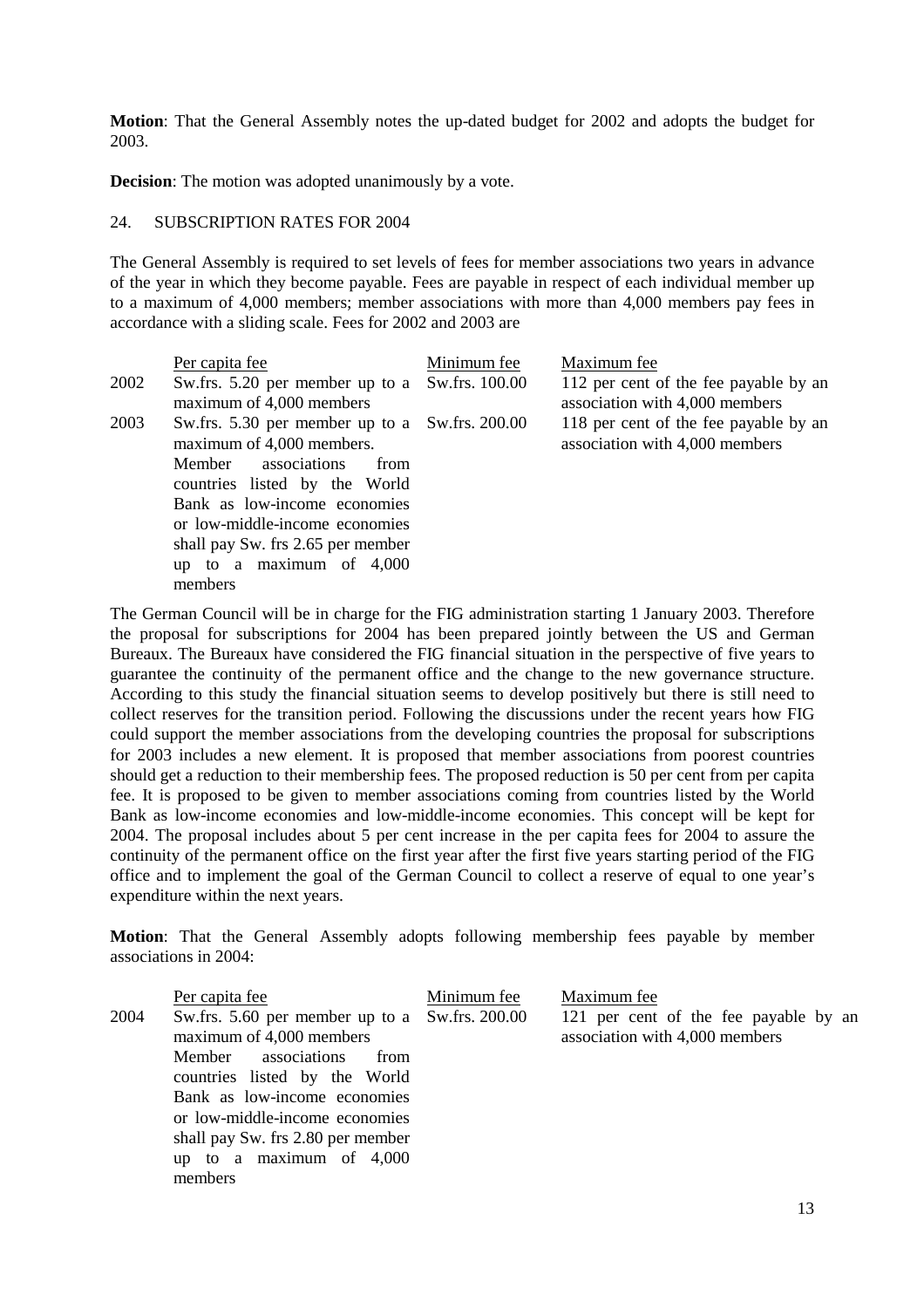**Decision**: The motion was adopted unanimously by a vote.

# 25. WORKING WEEK 2003

The General Assembly voted in 1998 to accept the invitation of the Association of Licensed Surveyors in Israel to host the FIG Working Week of 2003 in Eilat, Israel. In recent months there have been expressions of concern from FIG members regarding the safety of travel to Israel considering the unsettled political situation there. There is a concern on the part of the Council that members will choose not to attend the meeting in Eilat if conditions continue as they are. Recognising the potential cost to the local association in lost revenue due to cancellations, and considering the risk to FIG if we are unable to assemble a quorum for the General Assembly in 2003, the Council have chosen to bring the matter back to this General Assembly to either reaffirm or cancel the decision to hold the Working Week 2003 in Eilat, Israel.

The Council has met with the representatives of the Israeli association in Washington, D.C. and after the discussions the Association of Licensed Surveyors in Israel agrees to postpone hosting the Working Week from 2003 to 2009. The Council commends the ALSI for this agreement.

**Motion**: That the General Assembly accepts the postponement and gives the Council the responsibility and authority to organise the Working Week 2003. The General Assembly is further invited to note that this decision has financial impacts to the budget 2003 without a negative impact in the net result of 2003.

**Decision**: The motion was adopted unanimously by a vote.

# 26. FIG WORKING WEEK 2007

A bid to host the FIG Working Week 2007 has been received from the Hong Kong Institute of Surveyors (HKIS). The Council has considered the bid and recommends to the General Assembly that the FIG Working Week 2007 will be held in Hong Kong, China. The Council has, however, decided that the role of FIG and the permanent office will increase in organising the future FIG Working Weeks. This means that part of the organising work will be taken care by the FIG Office which also needs to get compensation for its work. The services provided by the permanent office will include coordinating the technical programme, collecting and publishing the proceedings on the FIG web site, assisting/hosting the web site etc. The details on the role of FIG in organising the Working Week 2007 have to be agreed before the final commitment on hosting the Working Week 2007 will be made. A donation to the FIG Foundation will also be required from any host of a future FIG Working Week. This condition is fulfilled in the Hong Kong bid.

The delegation of the Hong Kong Institution of Surveyors (HKIS) will make their presentation at the first session of the General Assembly.

**Appendix to item 26**: The bid of the Hong Kong Institution of Surveyors (HKIS) to host the FIG Working Week 2007 (main points).

**Motion**: To be noted that the Council has met with the representatives of HKIS and that the Council is happy with the explanations given by the HKIS and that the remaining details can be solved in negotiations between the Council and HKIS. That the General Assembly decides to hold the FIG Working Week 2007 in Hong Kong, China under conditions agreed between the HKIS and FIG.

**Decision**: The motion was adopted unanimously by a vote.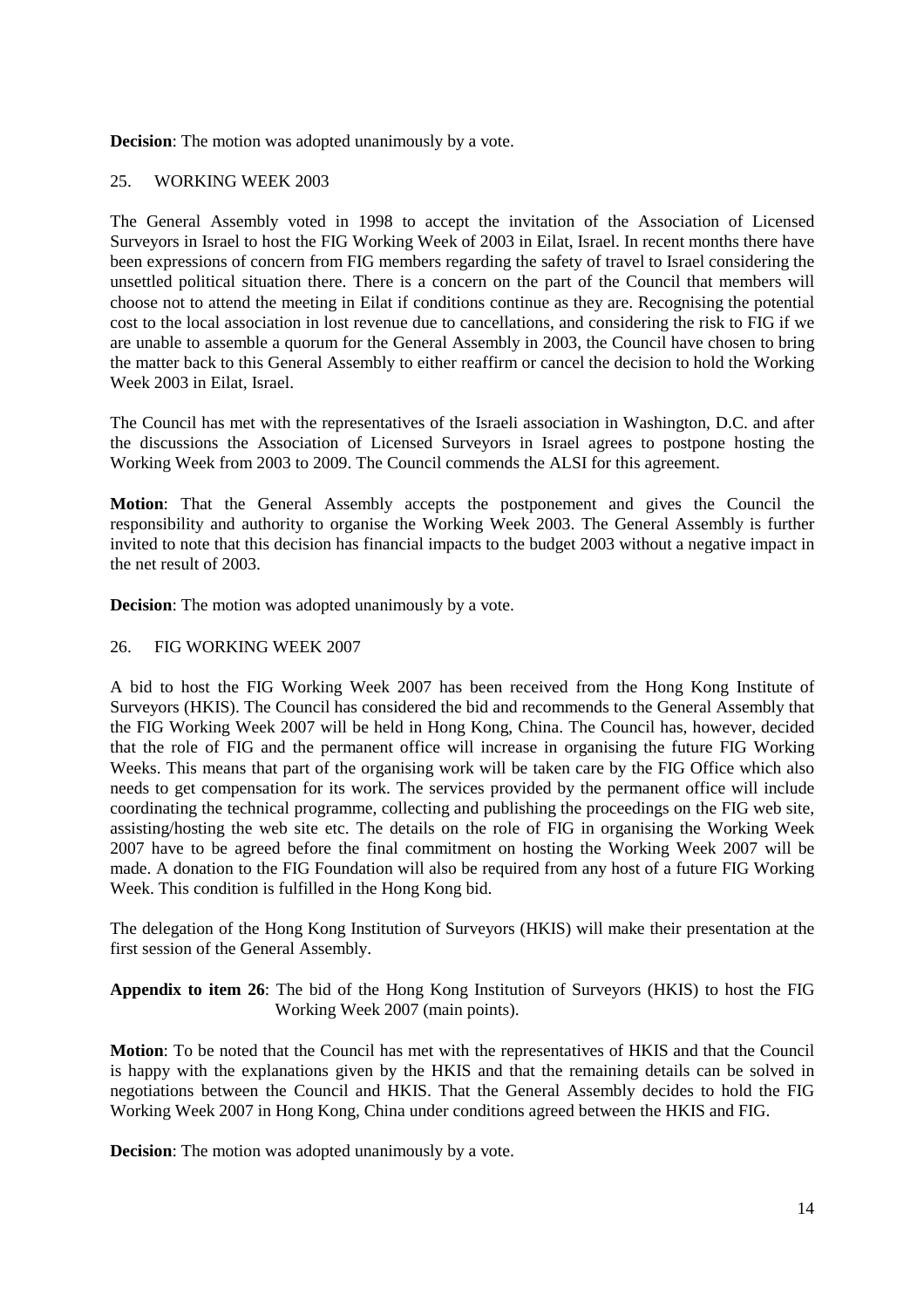# **President's Meeting, 26 April, 9:00am – 10:30am**

# 27. PRESIDENT'S MEETING

41 Presidents and leaders of the delegations attended the President's Meeting where different aspects of FIG and its activities, co-operation between FIG and the Member Associations and the problems of the Member Associations were discussed. Separate notes from this meeting are circulated to the Presidents of Member Associations and to the participants of this meeting.

# **Second Session, Friday 26 April, 10:30am – 1:30pm.**

# 28. ROLL CALL

Vice President Christian Andreasen took the roll call.

# **Appendix to items 2 & 28**: Roll Call.

**Motion**: That present members be recorded in the minutes.

**Decision**: The motion was adopted.

# 29. MEMBERSHIP

# 29.1 Other membership matters

Affiliates

The Council has admitted the following two organisations to become an affiliate member of FIG:

- − HMG Survey Department, Nepal
- − National Institute of Statistics, Geography and Informatics INEGI

**Motion**: That the General Assembly notes the actions that the Council has taken with other membership matters.

**Decision**: The motion was adopted.

# 29.2 Member Associations

# The Hong Kong Institute of Engineering Surveyors (HKIES), Hong Kong, China

Since the General Assembly meeting on Monday the Council have had a number of helpful meetings with representatives from both the HKIS and the HKIES. In addition the Council has conducted an extensive review of the application from the HKIES.

**Motion**: That the General Assembly, on the recommendation of the Council, agrees to:

- Postpone the vote on the application from the HKIES until the FIG General Assembly meeting in 2003, and in the intervening period
- Establish an FIG Forum in the HKSAR (Hong Kong Special Administrative Region). The terms of reference of the FIG Forum is as set out on the attached paper.

**Decision**: The motion was adopted in a secret ballot by 47 votes in favour and 3 votes against the motion and with one abstention.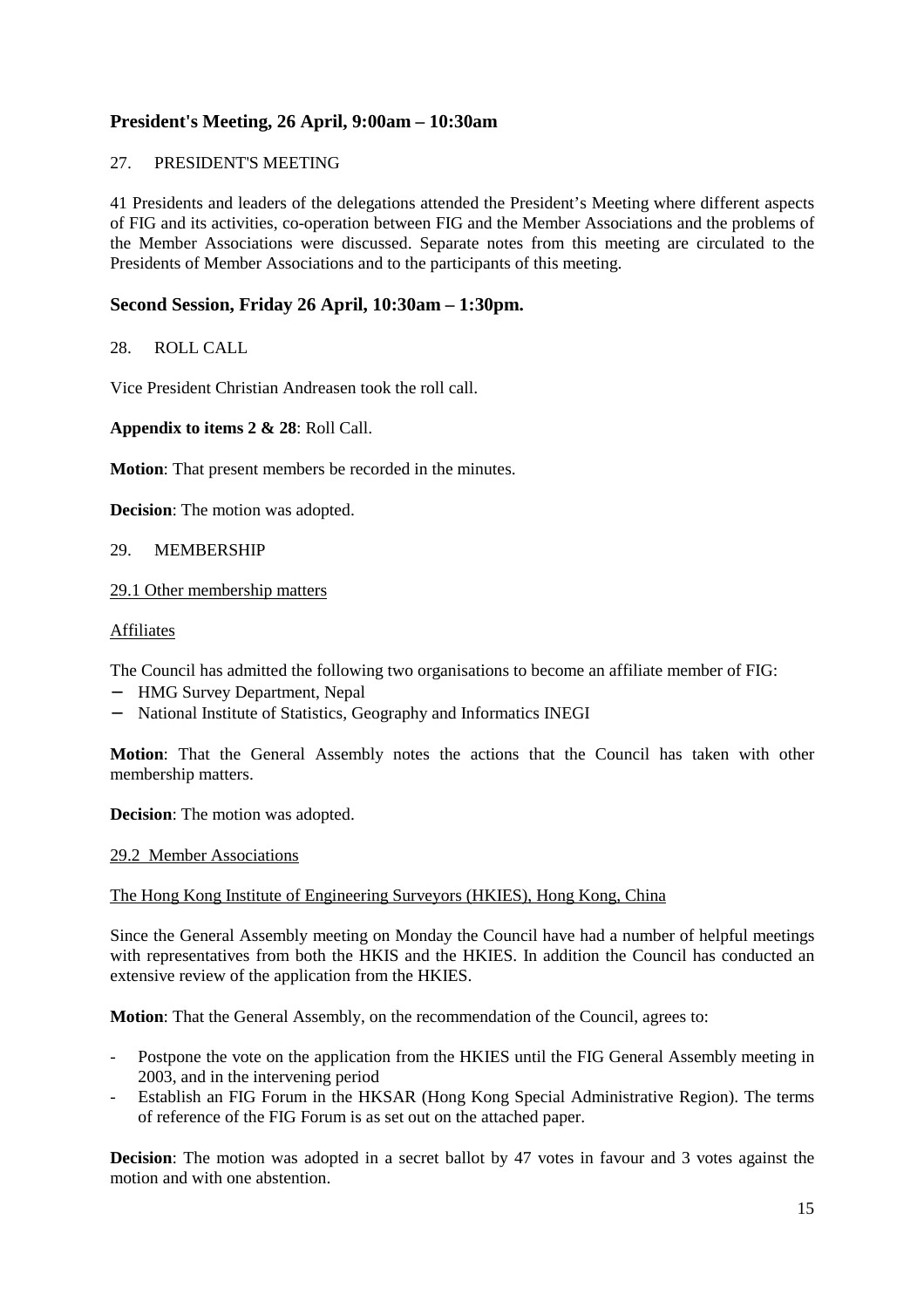# 30. REPORT FROM ACCO

The Advisory Committee of Commission Officers (ACCO) will meet on 20 April and possibly at other times during the Congress.

ACCO will also make its proposal of the nomination of the ACCO representative to the Council for calendar years 2003–2004.

# **Appendix to item 30**: Report from the ACCO Meetings.

**Motion**: That the General Assembly confirms the nomination of the ACCO representative to the Council for calendar years 2003–2004 and further that the General Assembly adopts the report and its recommendations and records its thanks to ACCO for its past year's work.

**Decision**: The General Assembly received the report from ACCO and confirmed Gerhard Muggenhuber (Austria) as the ACCO representative in the Council for 2003-2004 and Matt Higgins as the substitute.

# 31. REPORTS FROM THE COMMISSION CHAIRS

The Commission chairs 1998–2002 are requested to make brief oral presentations on the Commissions activities and meetings during the working week if needed.

**Motion**: That the General Assembly receives the reports.

**Decision**: The General Assembly received the reports from the Commission Chairs 1998–2002 and from Bernard Bour, Chair of the Task Force on Cultures and Languages in FIG. The Commissions chairs were presented a token for appreciation of their outstanding work.

# 32. APPOINTMENT OF COUNCIL MEMBERS, 2003 – 2006

The members of the FIG Council 2003–2006 will be introduced to the General Assembly. The Council will consist of following representatives appointed by the DVW, Germany:

- Univ. Prof. Dr.-Ing. Holger Magel, President, **Appendix to item 32**: Holger Magel's CV
- Dr.-Ing. Andreas Drees, Vice President
- Prof. Dr.-Ing. Ralf Schroth, Vice President; and
- Mr. Marcus Wandinger, Congress Director (ex-officio member)

In addition the first elected Vice President Mr. T.N. Wong will be a full member of the Council as well as the ACCO representative Mr. Gerhard Muggenhuber (appointed for 2003–2004) an ex-officio member (non voting member) of the Council. The remaining Vice President will be appointed by DVW at the handover meeting at the latest.

**Motion**: That the General Assembly approves the members of the Council and offers its congratulations and best wishes to the new Council members and further appoints Marcus Wandinger, Congress Director, the ACCO representative and the Director, FIG office as ex-officio (non-voting) members of the Council.

**Decision**: The motion was adopted.

# 33. THE FIG WORK PLAN 2003–2006

The German Shadow Council has prepared its Work Plan proposal for 2003–2006 based on the results from the breakout session in Seoul and feedback received from the ACCO and the incoming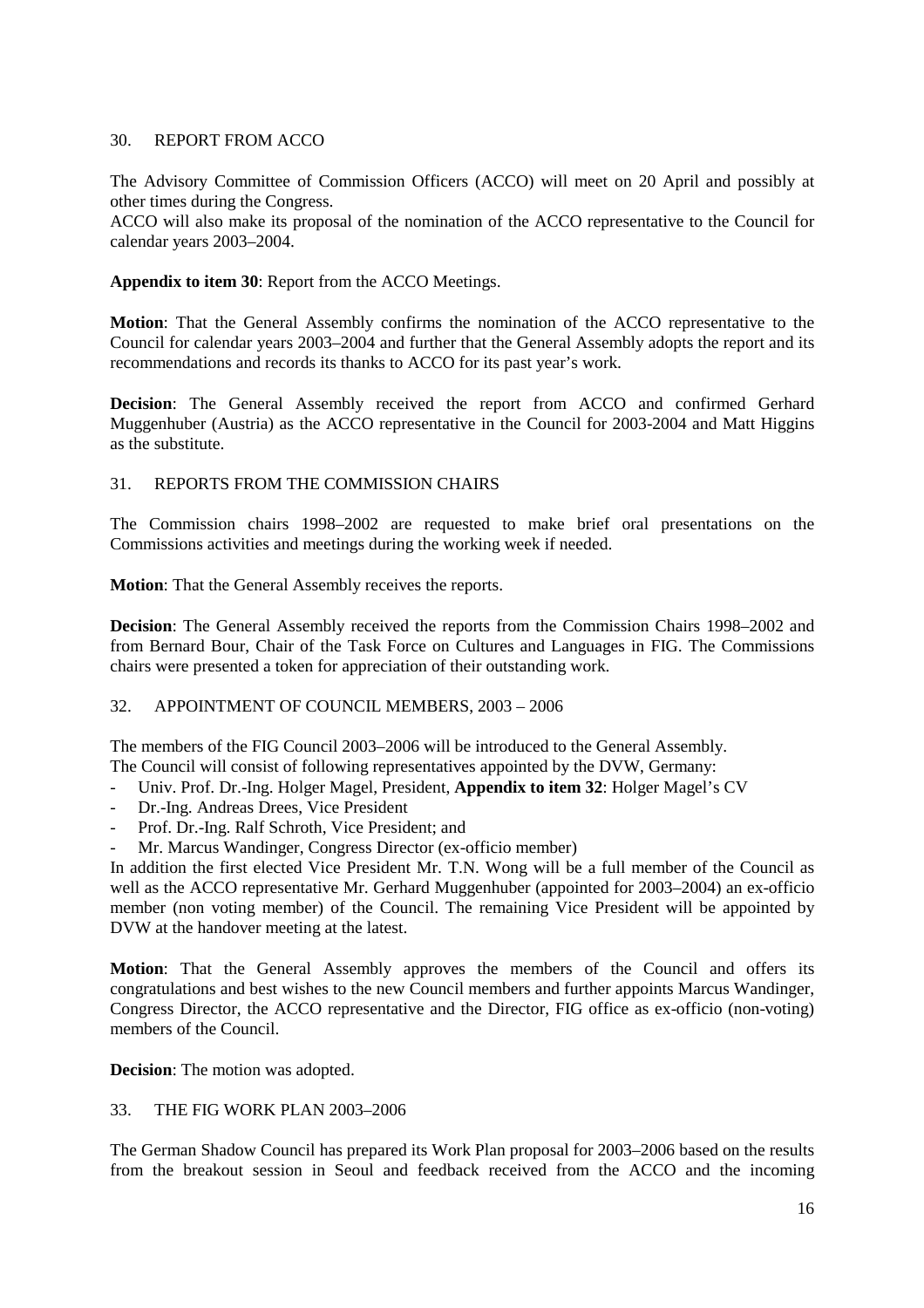Commission chairs. The Council Work Plan will be combined with the Commission final work plans to an FIG Work Plan 2002–2006.

**Appendix to item 33**: Proposal for the FIG Work Plan 2003–2006.

**Motion**: That the General Assembly adopts the proposed Council Work Plan for 2003–2006.

**Decision**: The motion was adopted.

34. COMMISSION WORK PLANS 2002–2006

The incoming Commission Chairs have prepared their draft work plans in close co-operation with the incoming Council and with other Commissions during the ACCO meeting in Copenhagen in October 2001 and afterwards. The draft work plans are coordinated with the goal of having an FIG Work Plan for 2002–2006 at the end of the Congress. The Commission meetings during the Congress will influence the proposed work plans but the main topics and joint goals are already included in the proposals.

# **Appendices to item 34**:

- **34.1** Commission 1
- **34.2** Commission 2
- **34.3** Commission 3
- **34.4** Commission 4
- **34.5** Commission 5
- **34.6** Commission 6
- **34.7** Commission 7
- **34.8** Commission 8
- **34.9** Commission 9
- **34.10** Commission 10

**Motion**: That the General Assembly adopts the Commission Work Plans 2002–2006 including the proposals for Commission Vice Chairs.

**Decision**: The motion was adopted.

# 35. REPORT OF THE PRESIDENT OF THE FIG FOUNDATION

The FIG Foundation will organise its first fundraising dinner in Washington on Monday 22 April at 7:00pm. The member associations are strongly encouraged to attend this dinner. The Board of Directors of the Foundation has further decided that those founding members of the Foundation that have donated the Foundation at least USD 100 will be recognised at the opening of the FIG 2002 Congress and recognised also in the FIG Bulletin and Annual Review.

**Appendix to item 35**: Report of the FIG Foundation.

**Motion**: That the General Assembly receives the report of the President of the FIG Foundation and adopts the recommendations.

**Decision**: The motion was adopted.